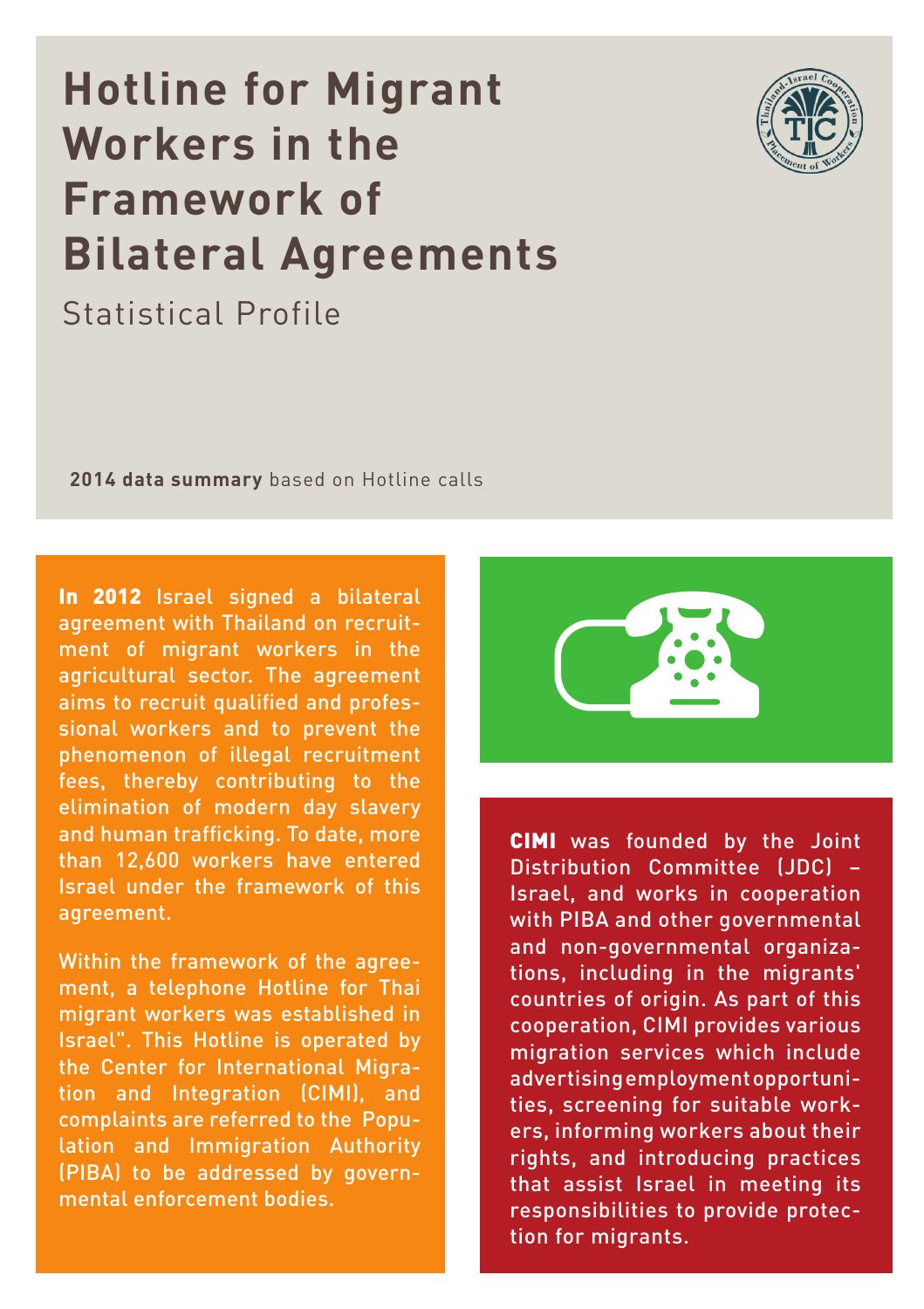#### 1. Complaints Received by the Hotline 2012-2014



407 complaints

#### **2013** 1,632 complaints



Since the Hotline was established in 2012, 3,330 complaints from 1,086 workers in the agriculture sector have been recorded. The high number of complaints demonstrates that the Hotline serves as a central tool for workers who arrived via bilateral agreements and seek assistance.

## 2. Complaint Procedure



\* PIBA Enforcement Unit, Ministry of Economy Enforcement Unit, Ombudsman of Foreign Worker Labor Rights in the Ministry of the Economy, Israel Police.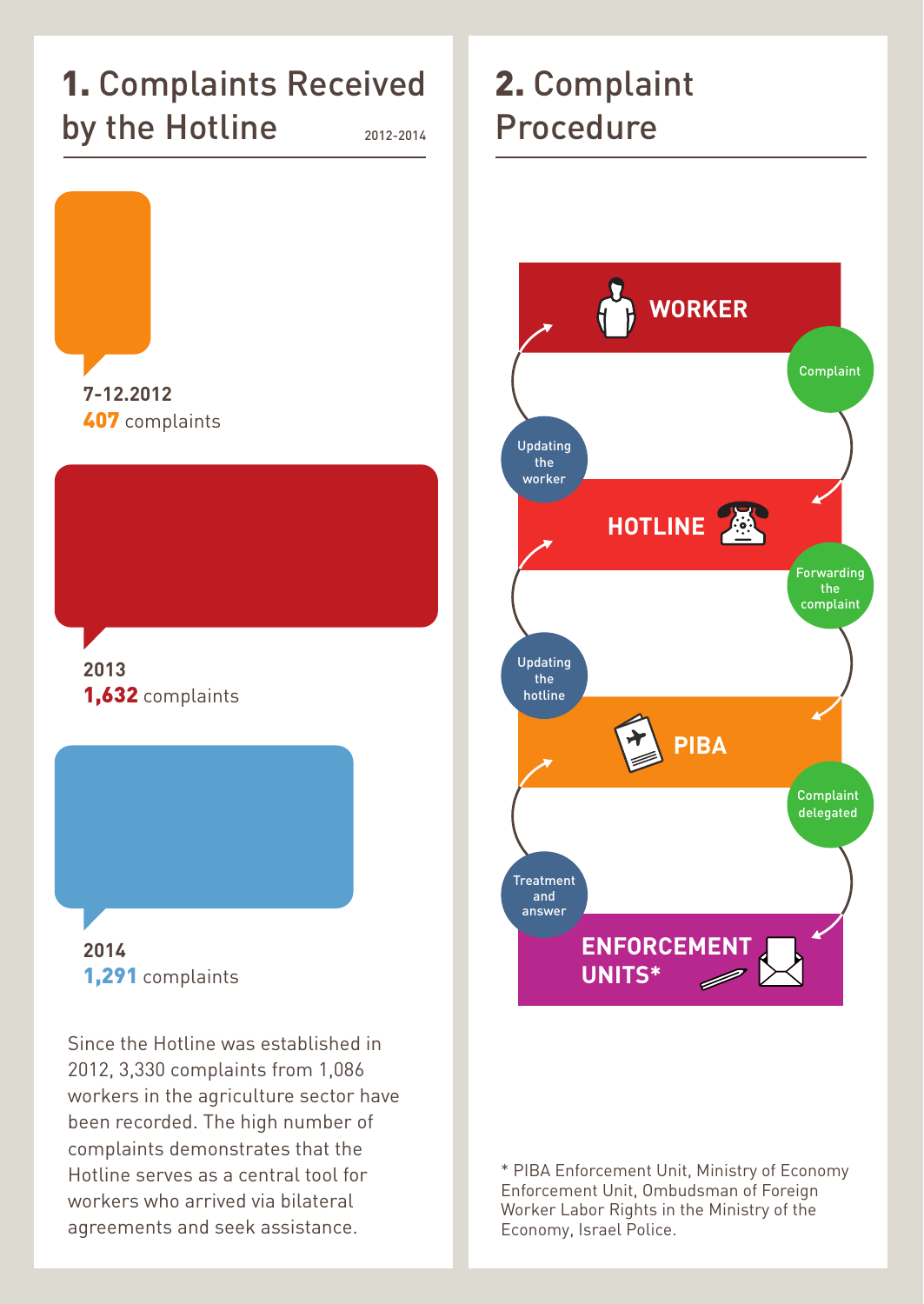#### **5.** Status of Complaints 2014

#### Closed Complaints 754

Complaints which were investigated and closed by the Hotline, PIBA, and the Ministry of Economy



\*Others include: Ombudsman of Foreign Worker Labor Rights in the Ministry of the Economy: 7, joint treatment by PIBA and Ministry of Economy: 7.

Pending Complaints 0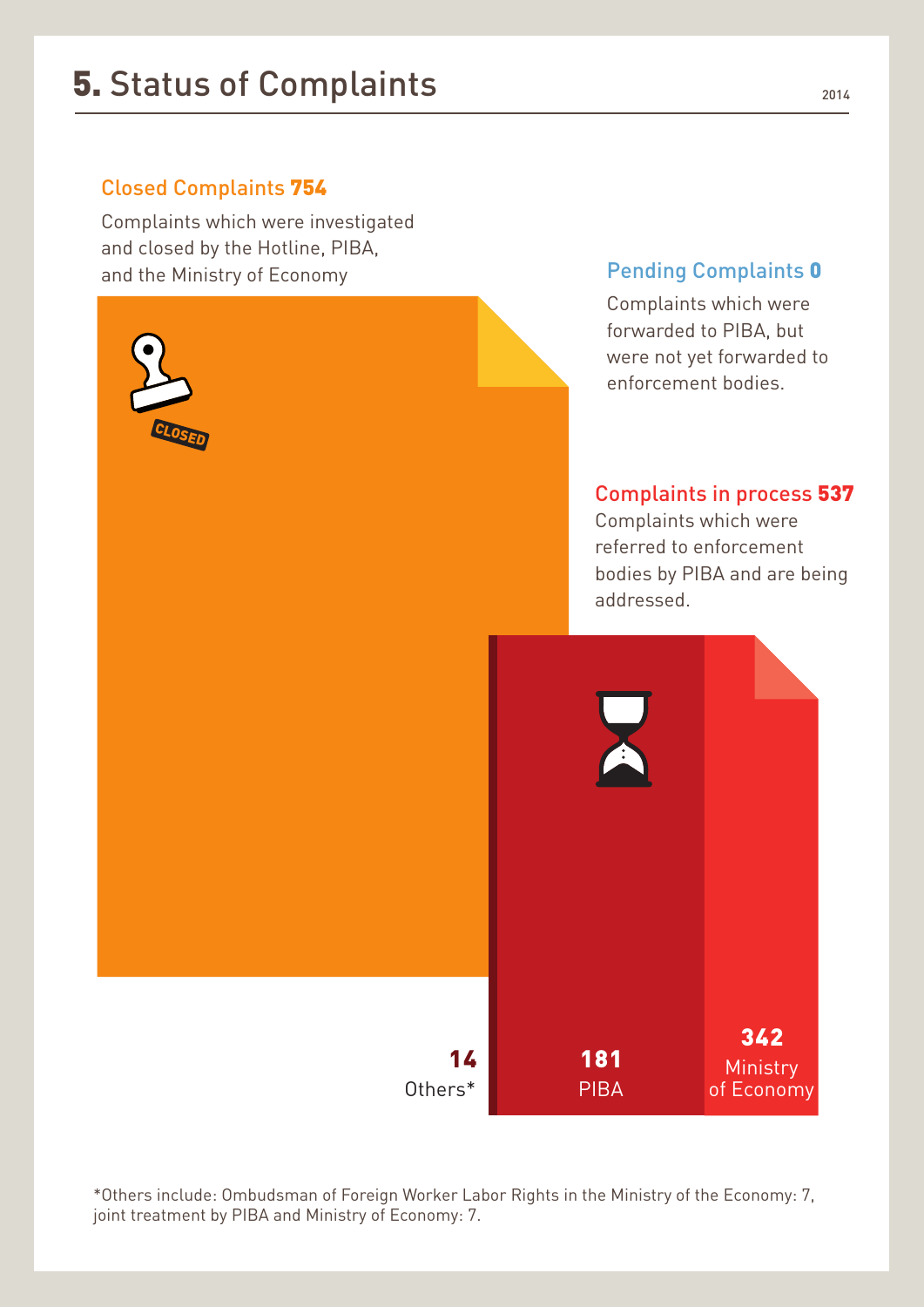### 3. Sources of Complaints Referred to the Hotline 2014



\*Other includes: Hospital (1), KavLaOved organization (1).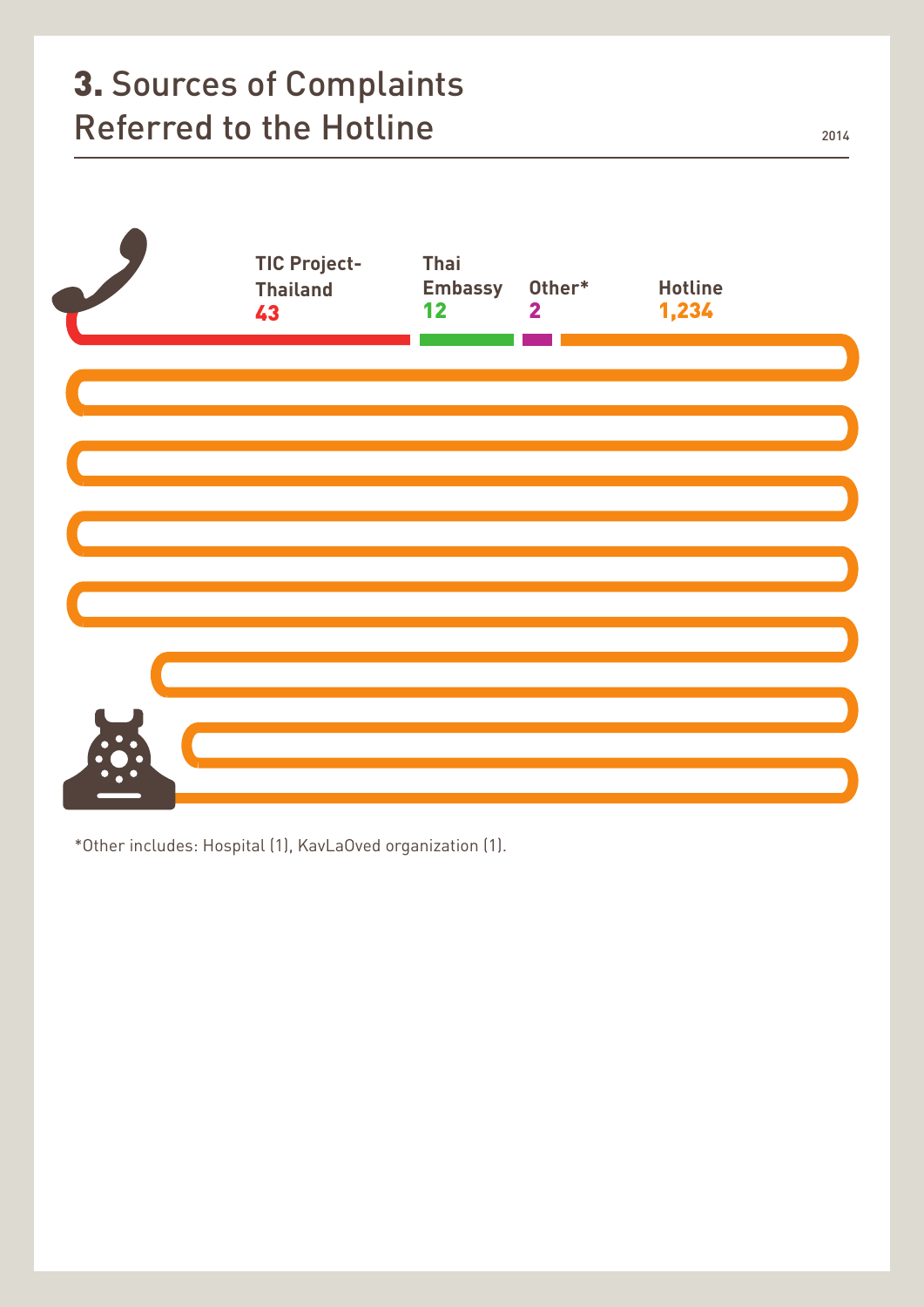## **4. Topics of Complaints** 2014